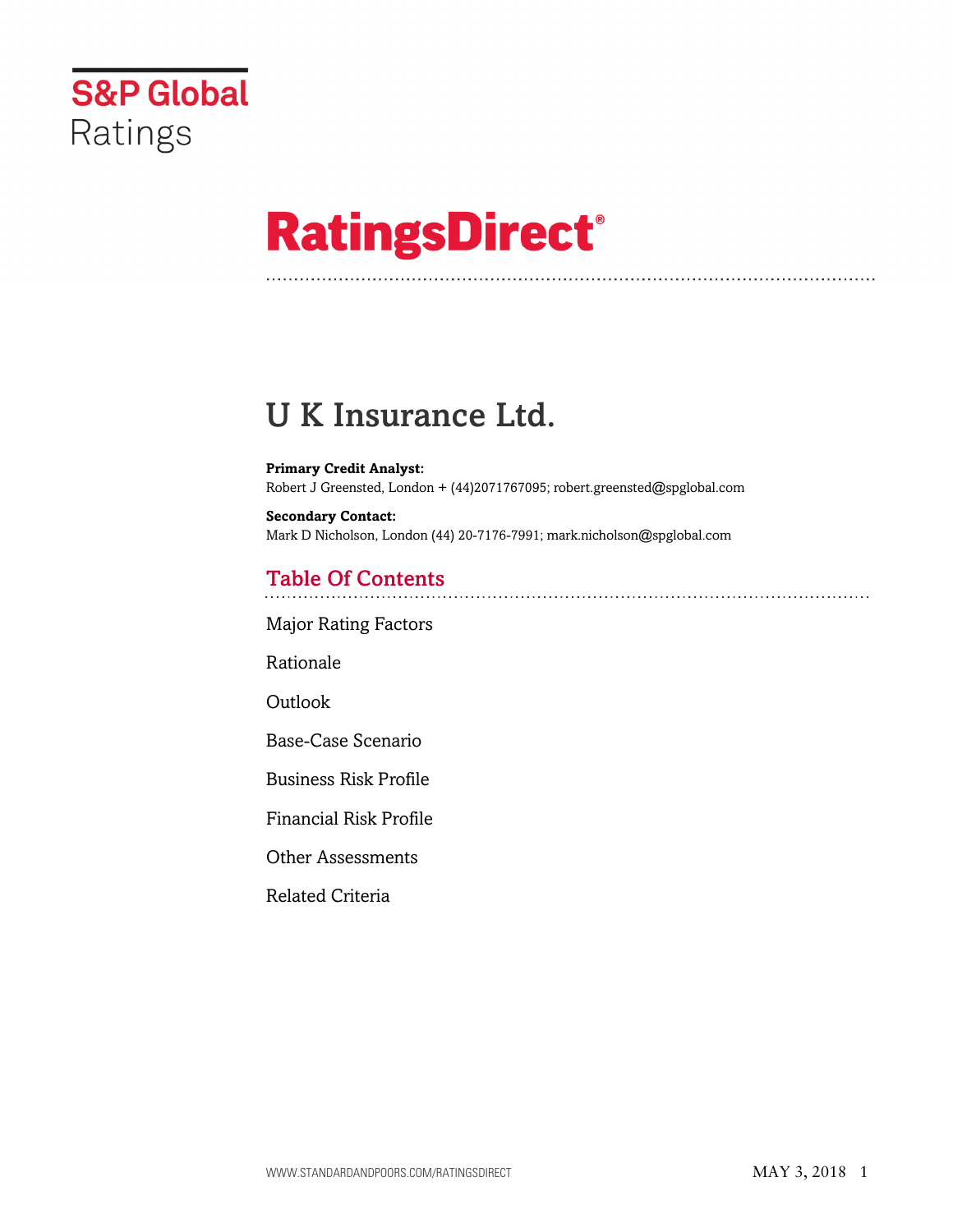# U K Insurance Ltd.



<sup>\*</sup>Stand-alone credit profile.

<span id="page-1-0"></span>See Ratings Detail for a complete list of rated entities and ratings covered by this report.

# Major Rating Factors

#### Strengths

- Leading position in the U.K. personal lines market.
- Very strong capital position backed up by consistent underwriting profits.

#### Weaknesses

- Relatively undiversified outside of the U.K. personal lines market.
- <span id="page-1-1"></span>• Significant competitive pressures in its key markets, U.K. motor and home insurance.

### Rationale

S&P Global Ratings' rating on U K Insurance Ltd. (UKI, or the group) reflects the group's dominant position in the U.K. personal lines insurance market and its very strong capital adequacy per our risk-based capital model. The rating also reflects the consistent underwriting profits UKI management has delivered since the group listed on the London Stock Exchange in 2012.

UKI is the main operating insurance subsidiary of Direct Line Insurance Group plc (DLG) and is best known for its Direct Line brand. The group recorded £3.4 billion (2016: £3.3 billion) of gross premium written (GPW) in 2017, primarily sourced directly from customers but also through partnerships with well-known U.K. businesses, such as the Royal Bank of Scotland Group plc. The U.K. motor insurance business accounted for 49% of its premium in 2017, U.K. home 24%, and U.K. commercial 15%. DLG operates its business in the U.K. under well-known, market-leading brands such as Direct Line, Direct Line for Business, Churchill, Privilege, NIG, and Green Flag.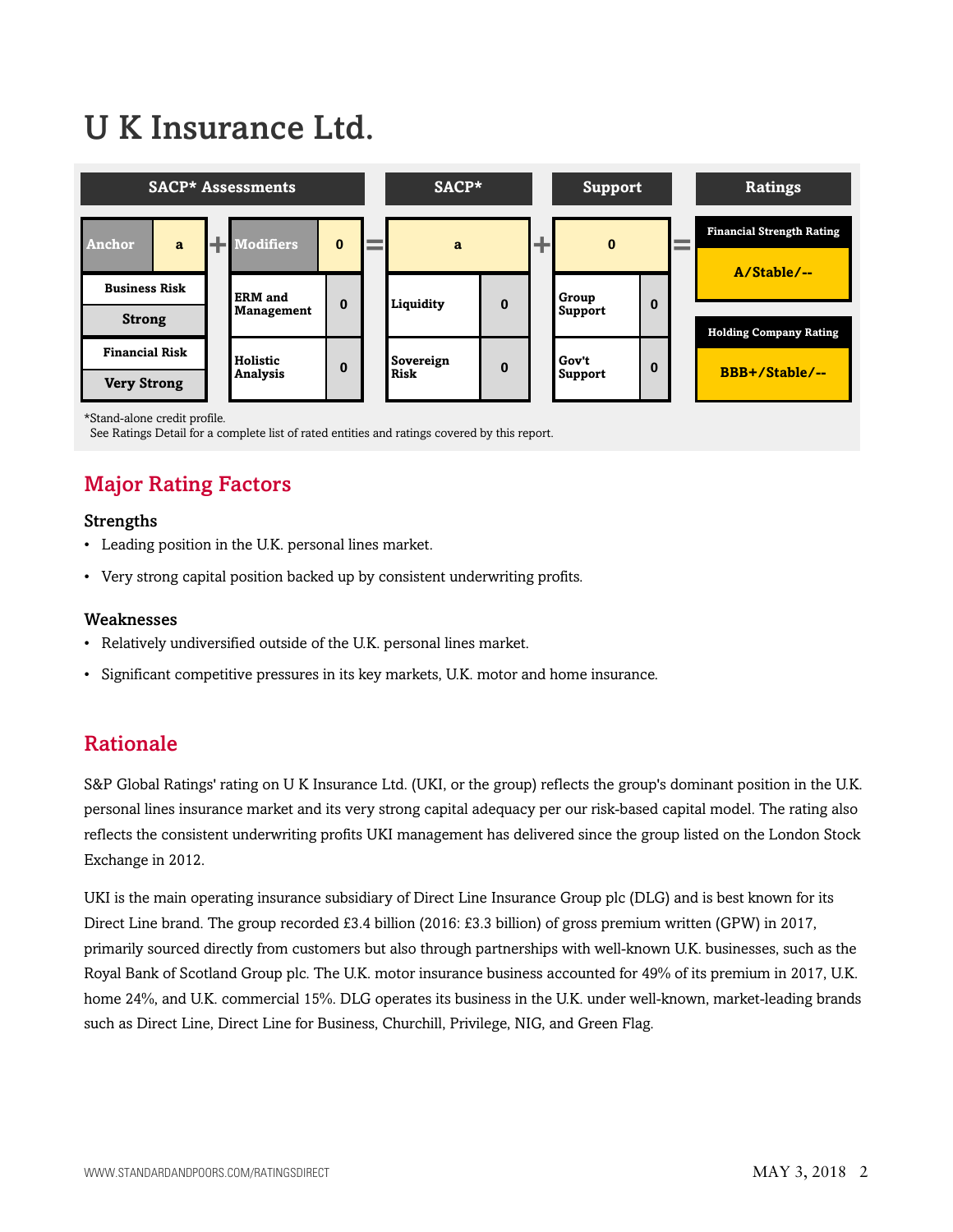#### **Outlook: Stable**

The stable outlook reflects S&P Global Ratings' view that UKI will continue to maintain capital adequacy at least comfortably at the 'A' level over the next 24 months, per our risk-based capital model. We also expect that UKI will maintain stable earnings during this period, a conservative investment profile, and a strong competitive position in the U.K. non-life market.

#### Downside scenario

Although we consider a downgrade unlikely in the next two years, we could lower the rating on UKI if:

- Capital adequacy were to fall below the 'A' category and the group was unable or not committed to rebuilding capital to meet our 'A' level requirement; or
- UKI's underwriting profitability and market share significantly deteriorated with combined ratios consistently above 100%.

#### Upside scenario

We consider an upgrade unlikely in the next two to three years. However, we would consider raising the rating if UKI's management committed to maintaining its capital consistently at the 'AAA' confidence level.

## <span id="page-2-0"></span>Base-Case Scenario

#### **Macroeconomic Assumptions**

- We forecast U.K. real GDP to increase by an annual average of 1.3% over 2018-2020.
- Although in the longer run we would expect a correlation between GDP and non-life premium growth, over our two-year rating horizon, we anticipate that legal and regulatory changes will prove a stronger determinant of sector profitability and growth.
- Government yields to gradually increase over the next three years, but to remain below long-term historical norms.

#### **Company-Specific Assumptions**

- GPW to fall in 2018 due to a lost partnership, but to rise in 2019 and 2020 on the back of own-brand business.
- Financial leverage to remain in the 20%-25% range.
- Reserve releases to continue in the future, but at a lower level.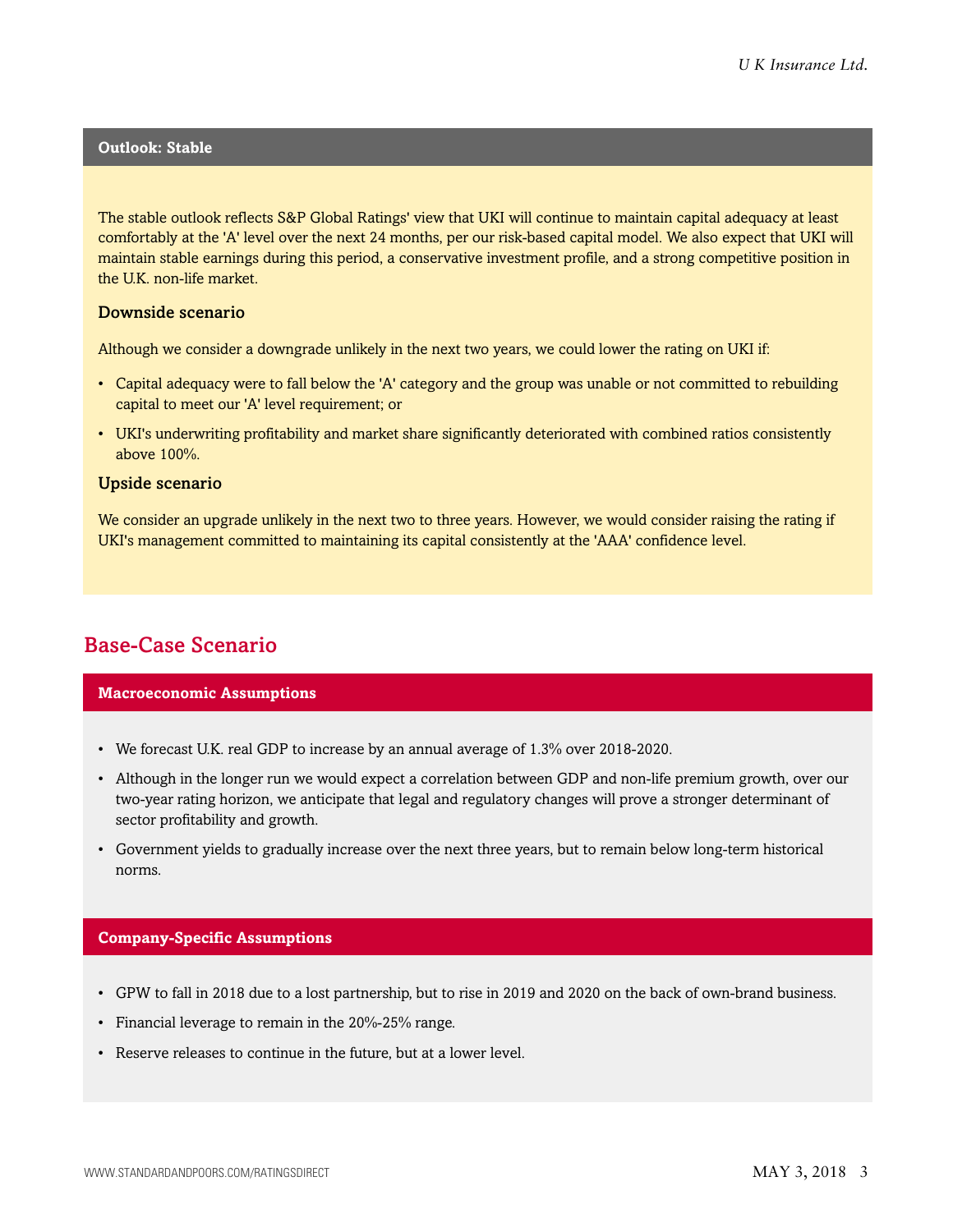#### **Key Metrics**

|                                     | 2019F       | 2018F   | 2017A | 2016A | 2015A                                           | 2014A            |
|-------------------------------------|-------------|---------|-------|-------|-------------------------------------------------|------------------|
| <b>GPW</b>                          | ~2,450      | ~23.300 | 3,392 | 3,274 | 3,153                                           | 3,099            |
| Net income                          | >390        | >380    | 434   | 279   | 580                                             | 373              |
| EBITDA fixed-charge coverage (x)    | $>15$       | $>15$   | 6.8   | 10.9  | 16.9                                            | 11.4             |
| Financial leverage (%)              | 25.0        | 25.0    | 23.8  | 23.7  | 23.7                                            | 22.8             |
| $ROE (\% )$                         | $>15$       | $>15$   | 15.6  | 10.8  | 21.3                                            | 13.3             |
| S&P Global Ratings capital adequacy | Very strong |         |       |       | Very strong Very strong Very strong Very strong | Extremely strong |
| Net investment yield (%)            | ~2.5        | ~2.5    | 2.5   | 2.5   | 2.4                                             | 2.2              |
| Net combined ratio $(\%)$           | 88-92       | 88-92   | 89.5  | 94    | 89.9                                            | 92.7             |
| Return on revenue $(\%)$            | $>15$       | $>15$   | 17.1  | 11.9  | 22.5                                            | 14.7             |

A--Actual. F--Forecast. GPW--Gross premium written. ROE--Return on equity.

## <span id="page-3-0"></span>Business Risk Profile: Strong

The group has demonstrated strong operating performance since its listing in 2012, reflecting its strong position in the U.K. market. In 2017, the group recorded a £539 million profit before tax (2016: £353 million) and a combined ratio of 91.8% (2016: 97.7%). At the same time, the group grew its topline by 3.6%. We expect the group will continue to perform strongly in the future, with combined ratios in the low 90s (the group gives forward guidance of a range of 93%-95%) and profits before tax in excess of £500 million. However, we expect premium will fall slightly in 2018 as a result of the loss of a partnership agreement with Nationwide Building Society. New business sales in Direct Line's own brand business will likely see the group return to growth in 2019.

In February 2017, the U.K. government's decision to change the Ogden rate used to calculate bodily injury claims in England and Wales to a negative 0.75% from 2.5% resulted in a £217 million pre-tax hit to the group's 2016 earnings. The unexpected ruling confirmed our view that the U.K.'s motor insurance sector is exposed to highly volatile claims settlements from bodily injury claims. Although we expect that the Ogden rate is likely to change again in the short term, most likely to somewhere between 0% and 1%, we have not included any impact from the reversal of rates in our forecasts. We also anticipate that the U.K. government's proposed so-called "whiplash reforms," which aim to disincentivize the number of minor, exaggerated, and fraudulent soft-tissue injury claims will pass into law within the next two years. We expect that the reforms may reduce the number and severity of claims but are also likely to lead to a softening in pricing in the market, thus having a muted impact on earnings.

All of UKI's business stems from the U.K. non-life insurance market and, in particular, the personal motor and home markets (which make up close to three-quarters of the group's GPW), where it holds the leading market share. While these markets are large and mature they are characterized by the predominance of so-called price comparison websites (PCWs) in the distribution model--over two-thirds of new motor insurance policies in the U.K. are sourced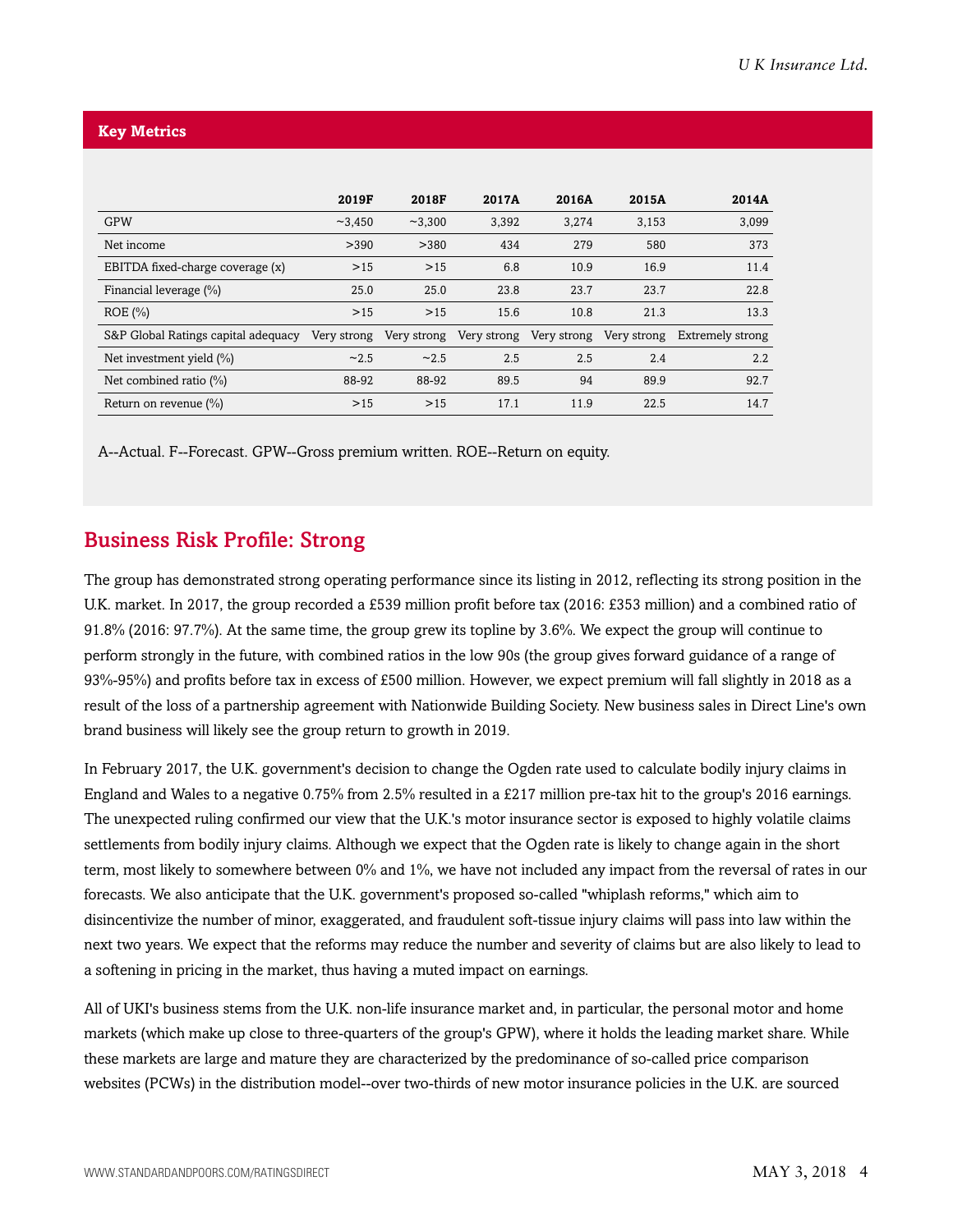through PCWs. In our opinion, this model lowers entry barriers for new entrants because the need to invest heavily in advertising, a network of offices, salesmen, or broker agreements is limited. While UKI does compete on PCWs through its Churchill and Privilege brands, most of its motor income remains sourced directly (unlike peers such as Admiral and Hastings) through its Direct Line brand. In our opinion, this provides UKI with more control over its revenue streams and robust renewal rates, but comes at the expense of significant outlay in terms of advertising and marketing.

The preponderance of PCWs in U.K. personal line insurance has also led to increased price sensitivity in the market. PCWs' ranking of cover by price has led many customers to view price as the overriding factor when purchasing cover. In the past decade, U.K. motor insurers have found it increasingly difficult to differentiate through brand, service quality, or product features. Consequently, while we acknowledge the strength of UKI's brands (in our view, the most recognized in the U.K. motor and home markets), we believe the importance of brand and reputation in the U.K. motor market in particular is limited compared with other markets in Europe.

While the group has operated in Spain, Italy, and Germany in the past, the size of these operations was limited and over time the operations have been divested. UKI therefore remains comparatively undiversified geographically compared with some of its U.K.-domiciled peers such as Aviva and RSA. In terms of product diversity, UKI has grown its commercial non-life business in recent years. However, it operates mainly in the small and midsize enterprise segment and remains a small contributor to earnings, making up just 12% of operating profit in 2017. UKI's limited diversification in both geographical and product terms is a key constraint to a higher assessment of the group's business risk profile.

#### **Chart 1**



#### Direct Line Insurance Group PLC -- Premium Breakdown

Copyright © 2018 by Standard & Poor's Financial Services LLC. All rights reserved.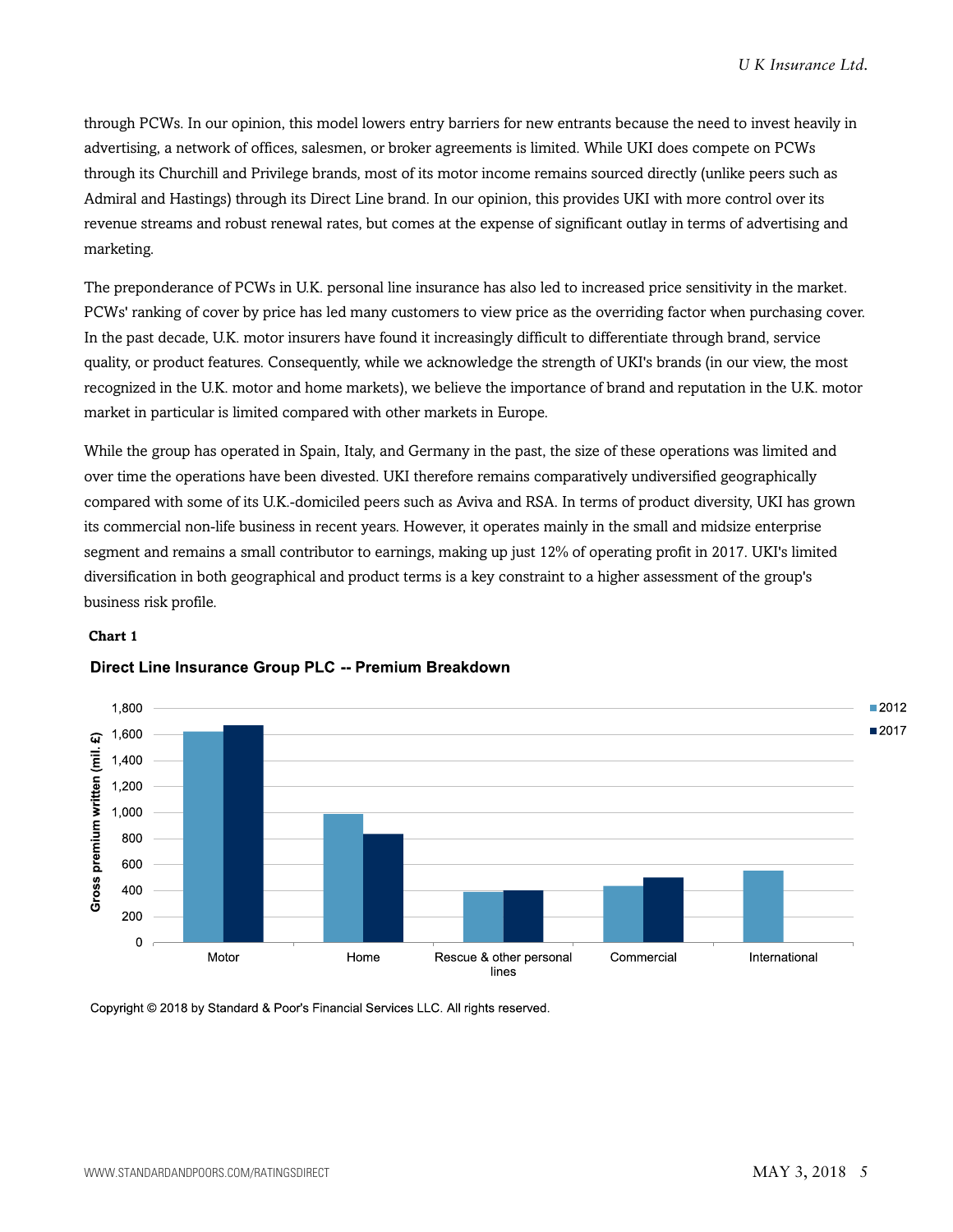# <span id="page-5-0"></span>Financial Risk Profile: Very Strong

We assess UKI's capital and earnings as very strong. Its capital adequacy, per our risk-based capital model, was well above our 'A' confidence level. We expect this position will be maintained in the long term, with the group likely to return excess capital to shareholders through special dividends in the next two or three years. We expect management will at least maintain capital adequacy at our 'A' confidence level through 2018-2020.

The group's quality of capital is robust, and improved in 2017 when it issued £350 million of restricted tier one (RT1) debt and used the proceeds to repurchase £250 million of tier 2 debt in December. Financial leverage only slightly increased as a result, and remains below 24%. We do not forecast a deterioration in the fixed charge coverage ratio because the increase in the absolute amount of debt is offset by the lower coupon on the RT1 notes (4.75%) compared with the fixed coupon (9.25%) on the tier 2 notes.

UKI's financial position also benefits from the diversity of its investment portfolio and minimal exposure to employee postemployment-defined benefits obligations. The credit quality of the investment portfolio is gradually reducing in response to a low-interest-rate environment and a desire to better match asset-liability risk. Nonetheless, it remains strong. Nearly 90% of UKI's investment portfolio is concentrated in bonds and cash. We expect UKI's management will remain committed to its conservative investment strategy and strictly monitor its exposure and adhere to its credit benchmarks and limits allocated.

### <span id="page-5-1"></span>Other Assessments

The management team, led by Paul Geddes and the new CFO Penny James, continues to exhibit a focused strategy in maintaining its leadership position in the motor and home segments. In our view, management has a very clear strategy and focus on profitability, and is working hard to sustain strong performance in difficult market conditions. DLG's strategy appears to be well thought out and consistent with its organizational capabilities, taking into account market developments.

We hold positive views of the group's overall risk controls, risk model, and strategic enterprise risk management (ERM). However, in our opinion, the importance of ERM to the rating is low because UKI operates in a less complex risk environment than the companies to which we assign a high level of ERM importance. That said, we do not expect the group will experience losses outside its risk tolerance.

# <span id="page-5-2"></span>Related Criteria

- General Criteria: Principles For Rating Debt Issues Based On Imputed Promises, Dec. 19, 2014
- General: Insurer Hybrid Capital Instruments With Nonviability Contingent Capital (NVCC) Features, July 24, 2014
- Property/Casualty: Assessing Property/Casualty Insurers' Loss Reserves, Nov. 26, 2013
- General Criteria: Group Rating Methodology, Nov. 19, 2013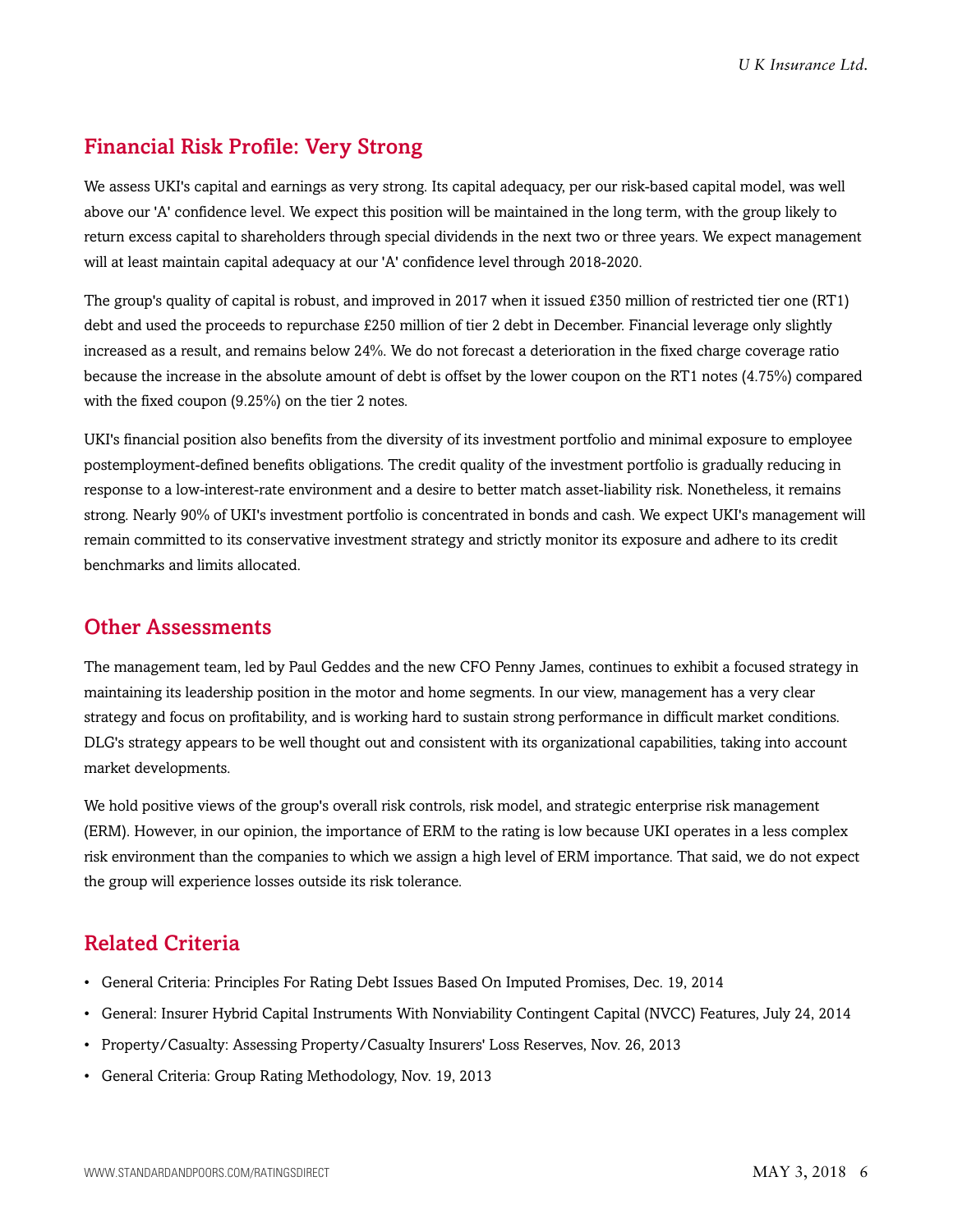- General: Enterprise Risk Management, May 7, 2013
- General: Insurers: Rating Methodology, May 7, 2013
- General Criteria: Methodology: Management And Governance Credit Factors For Corporate Entities And Insurers, Nov. 13, 2012
- General Criteria: Criteria Clarification On Hybrid Capital Step-Ups, Call Options, And Replacement Provisions, Oct. 22, 2012
- General: Refined Methodology And Assumptions For Analyzing Insurer Capital Adequacy Using The Risk-Based Insurance Capital Model, June 7, 2010
- General: Methodology: Hybrid Capital Issue Features: Update On Dividend Stoppers, Look-Backs, And Pushers, Feb. 10, 2010
- Banks: Assumptions: Clarification Of The Equity Content Categories Used For Bank And Insurance Hybrid Instruments With Restricted Ability To Defer Payments, Feb. 9, 2010
- General Criteria: Use Of CreditWatch And Outlooks, Sept. 14, 2009
- General: Hybrid Capital Handbook: September 2008 Edition, Sept. 15, 2008

In addition to the ratings listed below, Direct Line Insurance Group PLC also has in issuance subordinated notes rated 'BBB+' that are guaranteed by the operating company, U K Insurance Ltd.

| Ratings Detail (As Of May 3, 2018)               |                |  |  |  |  |
|--------------------------------------------------|----------------|--|--|--|--|
| Holding Company: Direct Line Insurance Group PLC |                |  |  |  |  |
| <b>Issuer Credit Rating</b>                      |                |  |  |  |  |
| Local Currency                                   | BBB+/Stable/-- |  |  |  |  |
| Subordinated                                     | <b>BB</b>      |  |  |  |  |
| <b>Operating Company Covered By This Report</b>  |                |  |  |  |  |
| <b>UK</b> Insurance Ltd.                         |                |  |  |  |  |
| Financial Strength Rating                        |                |  |  |  |  |
| Local Currency                                   | $A/Stable/$ -- |  |  |  |  |
| Counterparty Credit Rating                       |                |  |  |  |  |
| Local Currency                                   | $A/Stable/$ -- |  |  |  |  |
| Domicile                                         | United Kingdom |  |  |  |  |

\*Unless otherwise noted, all ratings in this report are global scale ratings. S&P Global Ratings' credit ratings on the global scale are comparable across countries. S&P Global Ratings' credit ratings on a national scale are relative to obligors or obligations within that specific country. Issue and debt ratings could include debt guaranteed by another entity, and rated debt that an entity guarantees.

#### **Additional Contact:**

Industrial Ratings Europe; Corporate\_Admin\_London@spglobal.com